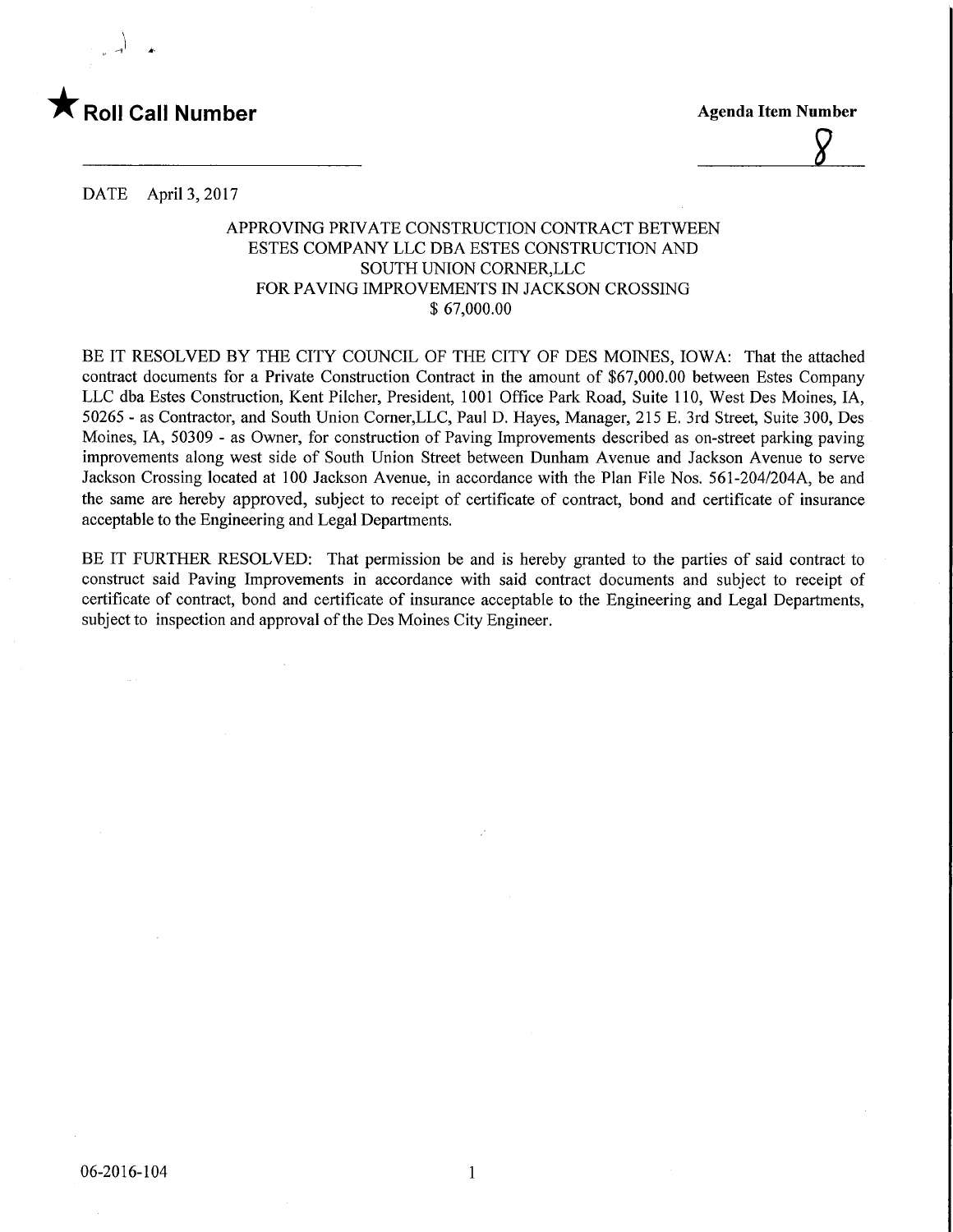## **The Call Number Agents Contained Agents Agents Item Number**

 $\delta$ 

DATE April 3, 2017

Activity ID: 06-2016-104

Moved by to adopt.

FORM APPROVED:

Kathleen Vanderpool Deputy City Attorney

"Funding Source: All project costs are to be paid by the Owner(s), South Union Comer,LLC

| <b>COUNCIL ACTION</b> | <b>YEAS</b> | <b>NAYS</b> | <b>PASS</b> | <b>ABSENT</b>   |
|-----------------------|-------------|-------------|-------------|-----------------|
| <b>COWNIE</b>         |             |             |             |                 |
| <b>COLEMAN</b>        |             |             |             |                 |
| <b>GATTO</b>          |             |             |             |                 |
| <b>GRAY</b>           |             |             |             |                 |
| <b>HENSLEY</b>        |             |             |             |                 |
| <b>MOORE</b>          |             |             |             |                 |
| <b>WESTERGAARD</b>    |             |             |             |                 |
| <b>TOTAL</b>          |             |             |             |                 |
| <b>MOTION CARRIED</b> |             |             |             | <b>APPROVED</b> |
|                       |             |             |             |                 |
|                       |             |             |             |                 |
|                       |             |             |             |                 |
|                       |             |             |             | Mavor           |

I, Diane Rauh, City Clerk of said City Council, hereby certify that at a meeting of the City Council, held on the above date, among other proceedings the above was adopted.

IN WITNESS WHEREOF, I have hereunto set my hand and affixed my seal the day and year first above written.

Mayor